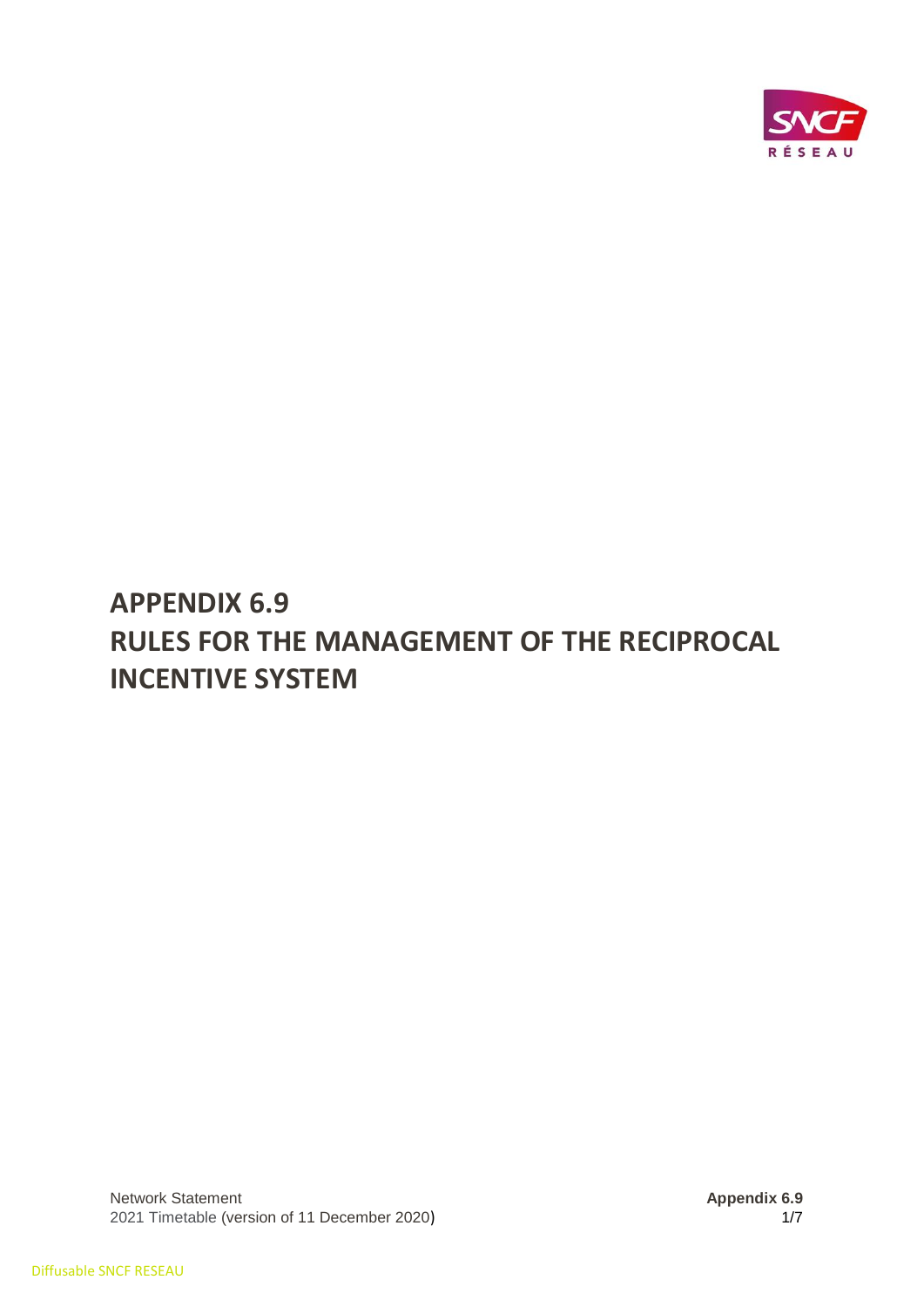## **FOREWORD**

This appendix aims to present the management rules applied for the implementation of the reciprocal incentive system, in particular the exemption cases defined for SNCF Réseau and train path applicants as well as the alignment of certain data with reality.

It completes the objectives and principles of the reciprocal incentive system as defined under § 6.3 of the Network Statement (NS) for each Timetable Y.

# **1. THE INFORMATION SYSTEM FOR MONITORING THE SCHEME (SI IR)**

The SI IR bases itself on the data issued from the following ISs:

- **-** Houat (daily frequency)
- **-** KP –weekly frequency
- **-** Gesico (in real time)
- **-** DSDM (in real time)

The SI IR monitors the modification and return requests made by train path applicants as well as significant modifications and cancellations made by SNCF Réseau for the allocated train path-days, as well as the switch to the allocated or non-allocated status for train path-days under examination. This monitoring applies for train path-days included in the scope of the reciprocal incentive system for the Timetable Y, starting from the Timetable publication date until 5pm on D-1 of the end of Timetable Y. (see the scope definition in Chapter 6.3).

The period subject to penalties for effects on the train path-days included in the scope of the system starts on 13 December 2020 at midnight.

For a train path-day included in the scope of the system:

• **For allocated train path-days** (such as defined in Chapter 6.3 of the NS): any "significant change" or cancellation by SNCF Réseau, and any cancellation or modification request by an applicant, marks the end of the monitoring of the allocated train path-day.

Conversely, any non-significant modification by SNCF Réseau to an allocated train path-day in the scope does not mark the end of its monitoring. Similarly, any modification request not involving any time change (renumbering of the train path or change to the statistical code, change to the convoy) nor any effective change to the graph does not mark the end of monitoring for the train path-day concerned.

• **For train path-days under examination: the switch to the "allocated" or "non-allocated" status, or** any cancellation or modification request by an applicant marks the end of monitoring for the train path-day concerned.

Conversely, any modification request from the train path applicants not involving any time change (renumbering of the train path or change to the statistical code, change to the convoy) nor any effective change to the graph does not mark the end of monitoring for the train path-day concerned.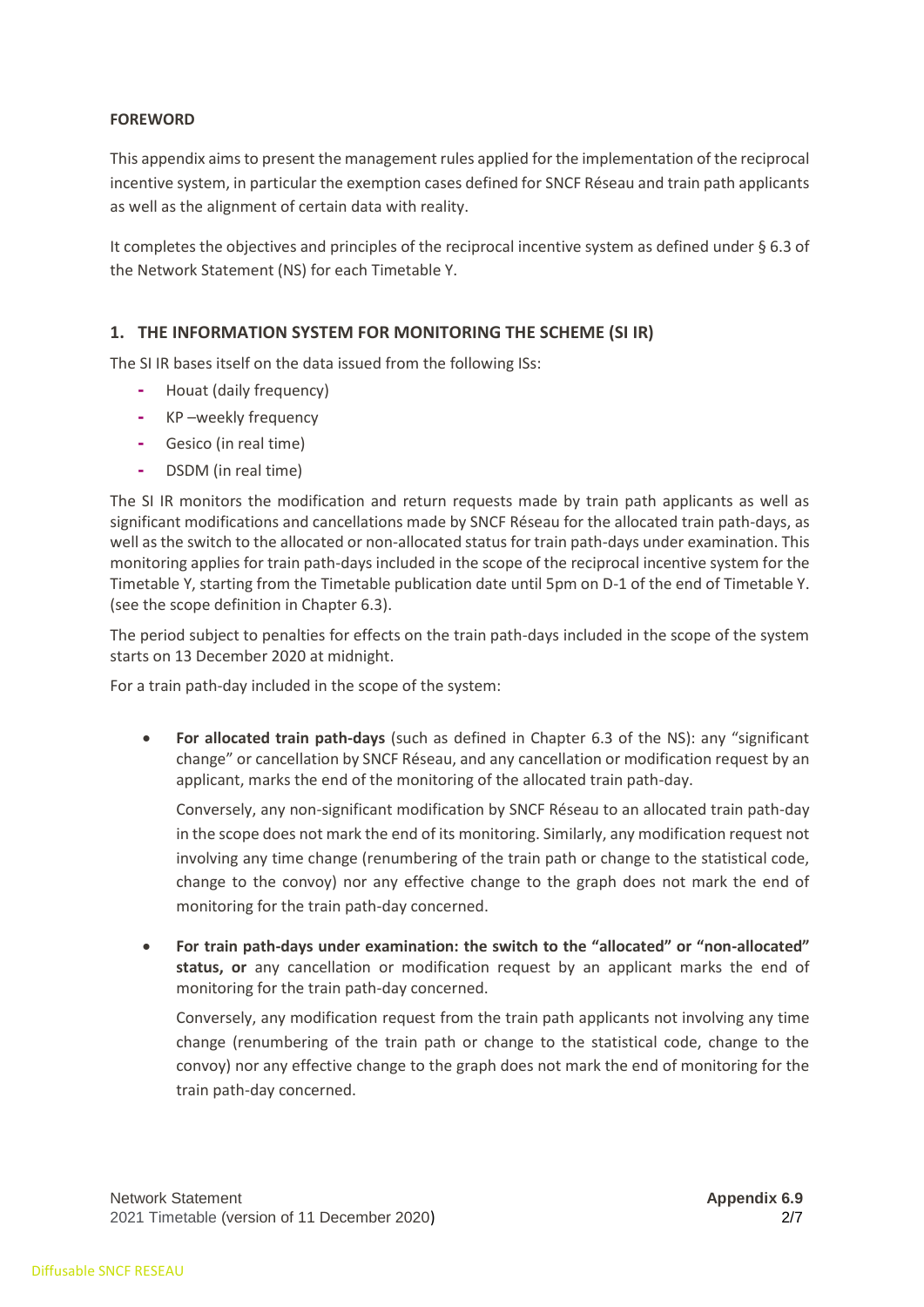# **2. THE SYSTEM APPLICABLE TO SNCF RESEAU**

## **3.1. Payment of penalties applicable to SNCF Réseau**

In addition to the principles set out under Chapter 6.3 of the NS:

"Significant changes" only apply to allocated train path-days. These include:

- **-** either a time change at the point of departure or arrival of more than five minutes for passenger services and thirty minutes for freight services, the service remaining in place from beginning to end (same origin-destination);
- **-** or an extension of the journey time of more than five minutes for passenger services and thirty minutes for freight services, the service remaining in place from beginning to end (same origin-destination);
- **-** or an extension of the itinerary followed of more than ten kilometres for passenger services and fifty kilometres for freight services, the service remaining in place from beginning to end (same origin-destination);

The modification by SNCF Réseau of an allocated train path-day falling within the scope and meeting, where relevant, multiple significant change criteria, shall result in the application of a single penalty (corresponding to the first penalty applicable in time).

The modification by SNCF Réseau of an allocated train path-day falling within the scope of the incentive system and resulting in a change to the point of origin or destination of this train path-day is considered to be a cancellation of a train path-day.

## **3.2. Exemption of penalties for SNCF Réseau**

The first cancellation or significant change by SNCF Réseau is exempt from penalties when linked to:

- **-** a force majeure event, as defined in Article 21 of the General Terms and Conditions for the Contract for Use of the Infrastructure and the train path allocation contract (Appendix 3.1 to the NS);
- **-** an act of a third party, in particular including "Third party IM" causes.

This exemption does not involve the resumption of monitoring for the train path-day concerned.

#### **Exemption in the interests of the rail system**: this case only applies when two distinct EU are involved:

**1-creation of a train path-day**: when, for the needs of creating a train path-day of an RU, a third-party RU accepts an effect of its train path-day, in response to a proposal from SNCF Réseau, this will not give rise to a penalty, provided an agreement is reached.

**2-modification of an existing train path-day**: when an RU requests an effect of its train path-day requiring the effect of the train path-day of another RU, in response to a proposal from SNCF Réseau, and the latter agrees, then the effect of the train path-day by the latter RU will be exempt.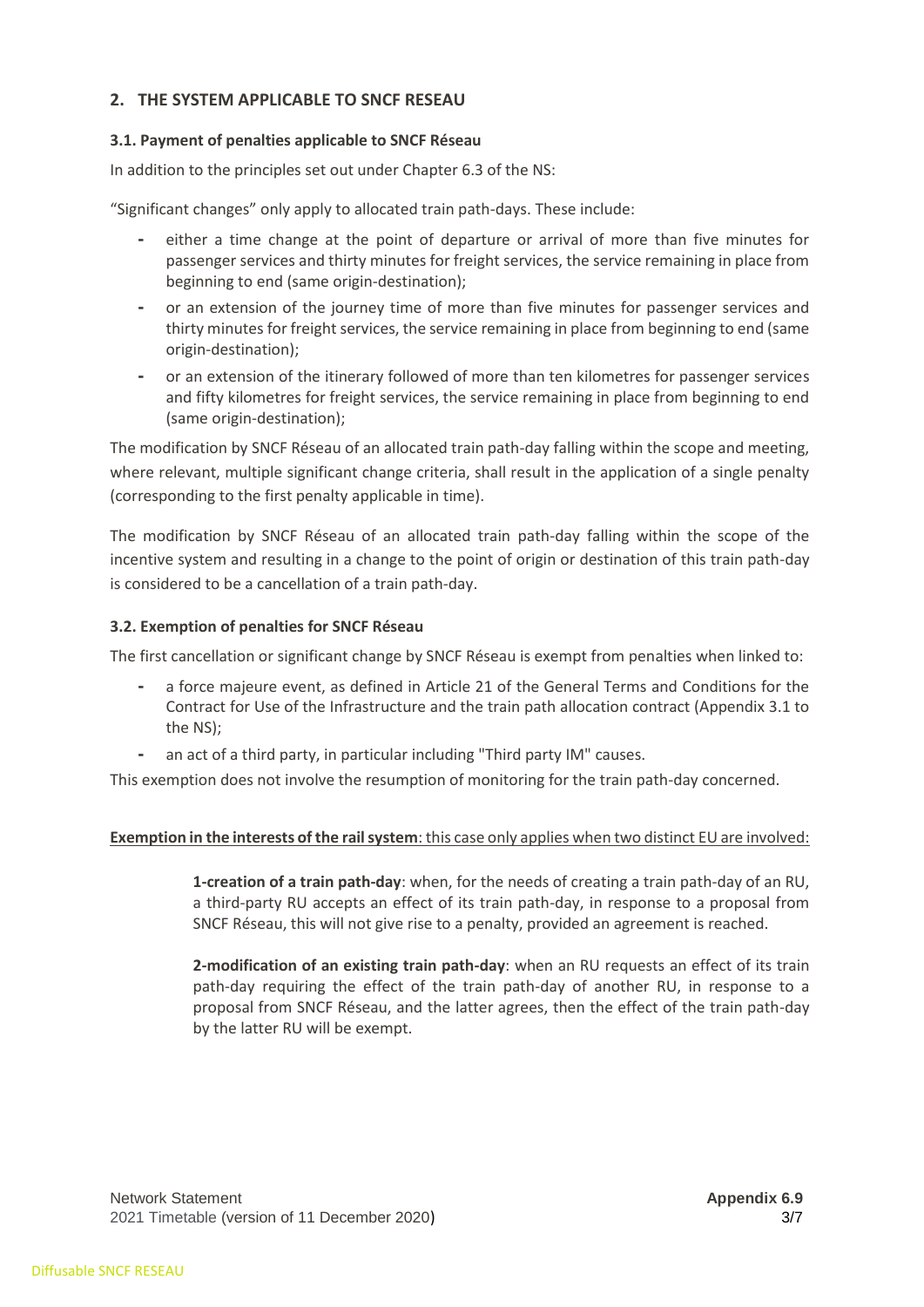## **3.3 Alignment of certain data with reality, leading to exemption**

As the current SNCF Réseau information systems interprets certain effects as cancellations when they are not in light of the rules of the IR system and the operational reality, processes to align certain data with reality are implemented.

Other cases than those listed below may emerge, in which case this document shall be modified according to the terms set out in the preamble.

## Case of "Cached train path-days"

Train path-days cached in the SNCF Réseau timetable tool for the timetable production needs (interpreted by the IS as a cancellation, when the train path-day reappears subsequently) is not penalised, provided:

## ➢ **All 3 following conditions are met before M-3**:

- **-** the train path-day reappears before M-3 for passenger and freight activities;
- **-** the train path-day was cached for a period of 30 days or less;
- **-** the train path-day did not undergo any significant change in the meantime.

## ➢ **The following conditions are met after M-3:**

- **-** the train path-day was cached for a period of 7 days or less;
- **-** the train path-day did not undergo any significant change in the meantime.

#### ➢ **Examples:**

- *a freight or passenger train path-day cached on D-130 and reappearing on D-101 (before M-3 and less than 30 days) without any significant change is not penalised;*
- *a freight or passenger train path-day cached on D-70 and reappearing on D-55 is penalised in accordance with the "modification" scale;*

#### Modification of so-called 'past midnight' train-path days:

This case applies to train path-days that straddle two consecutive days, with the SNCF Réseau modification leading to the rescheduling of the train paths within one single day. The price scale applied is that of the modification on the day within which the train path is rescheduled in its entirety.

#### Case of "Wrong request number entered"

Whenever the request number linked to a train path-day was not properly entered and it is no longer possible to link the request to SNCF Réseau's action (case wrongfully interpreted as a cancellation due to SNCF Réseau by the IS), the effect detected by the SI IR is penalised as a significant change.

• *e.g.: case where a request to modify a train path-day in the IR scope was made by an applicant and the request number was not properly copied during the processing of the request, thus no longer making it possible to link it with the initial request.* 

Network Statement **Appendix 6.9** Network Statement **Appendix 6.9** 2021 Timetable (version of 11 December 2020) 4/7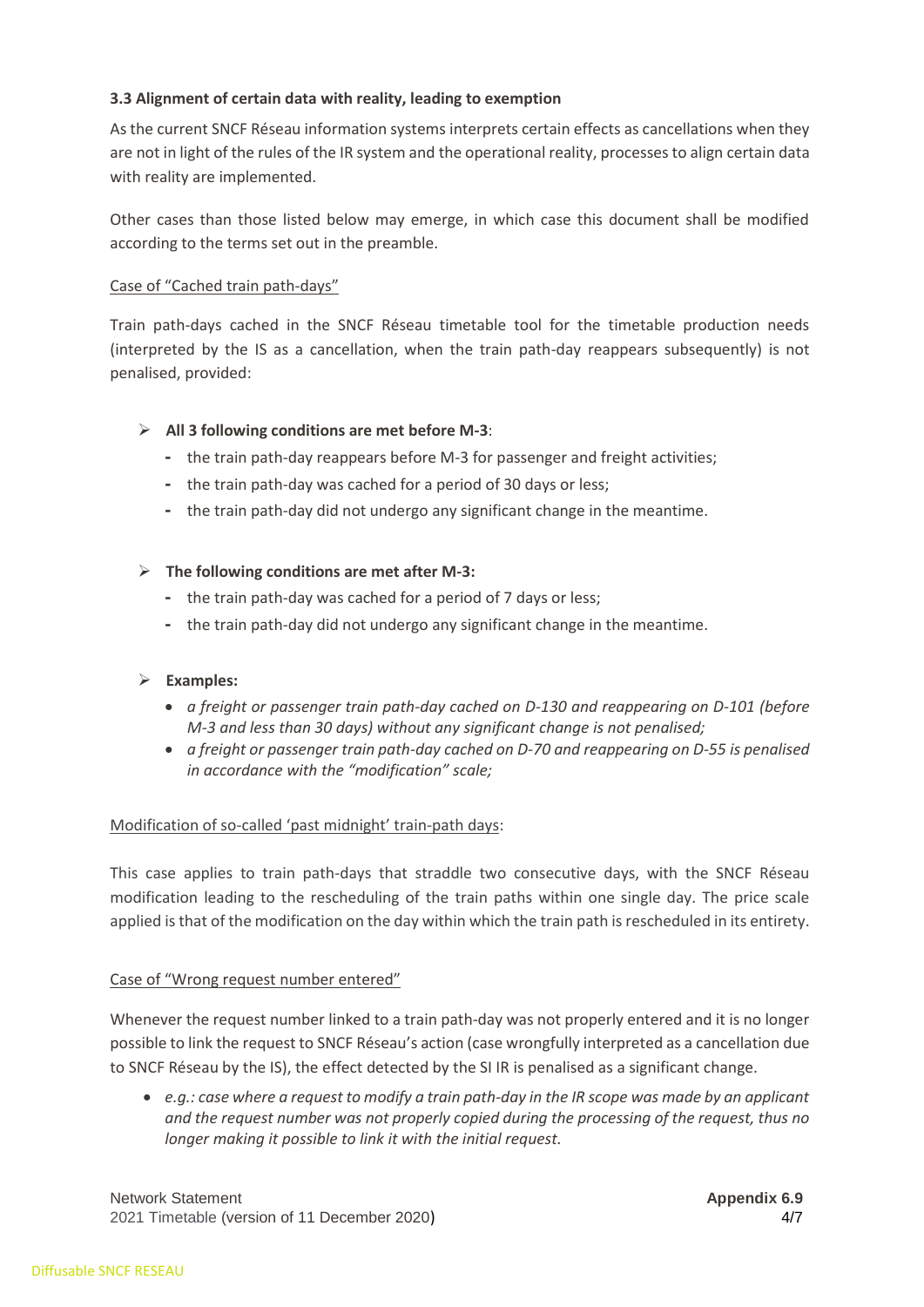## Case of "Change of landmark"

A change of the origin or destination landmark (wrongfully interpreted by the IS as a cancellation due to SNCF Réseau) is not penalised as long as the origin or destination remain the same. The same rule applies if a modification request has the same effect (see §4.3).

- *e.g."Border Point": case of an international train path-day first mapped by SNCF Réseau over its whole international course which then undergoes a quality process to limit the train pathday at the border point.*
- *ex "Terminal code": case of a train path-day where the origin or destination remains in the same station area or other service facility, but the terminal code is modified (for example: change of complex in a freight marshalling yard) without any impact on the train path-day.*

## Case of "extension of the train path-day as provided in the order"

An extension to the train path-day as provided in the order (wrongfully interpreted by the IS as a cancellation of the origin-destination due to SNCF Réseau) is not penalised provided the origin and destination of the new construction correspond to the initial request and that no change to the time or route was made compared to the initial request.

Case of a customer cancellation or modification request not detected in the SI IR due to an improper use of the control tools:

Example: modification or cancellation request made in the "comment" field of the control tools

Generally speaking, certain train path-days may be exempted based on one-time manual checks conducted by SNCF Réseau which made it possible to check the effects recorded in the SI IR did not in actual fact lead to any modification or cancellation of the train path-day concerned.

If, during these checks, new management cases were identified, this appendix shall be updated in the conditions set out in the preamble.

## **4. THE SYSTEM APPLICABLE TO TRAIN PATH APPLICANTS**

#### **4.1. Payment of penalties applicable to train path applicants**

The financial incentive concerns the first return or change request implying a modification to any train allocated path-day (excluding DSDM) or under examination, within the scope of the IR system, on the initiative of the train path applicant, according to the milestones laid out below.

A modification request bearing on one or more characteristics of a train path-day (e.g.: time modification and change to the origin/destination) leads to the application of a single penalty.

#### **4.2. Exemption of penalties applicable to train path applicants**

The first request to return or modify train path days issued by the applicant is exempt from penalties when concerning:

#### a) a modification request not involving a time change

Network Statement **Appendix 6.9** Network Statement **Appendix 6.9** 2021 Timetable (version of 11 December 2020) 5/7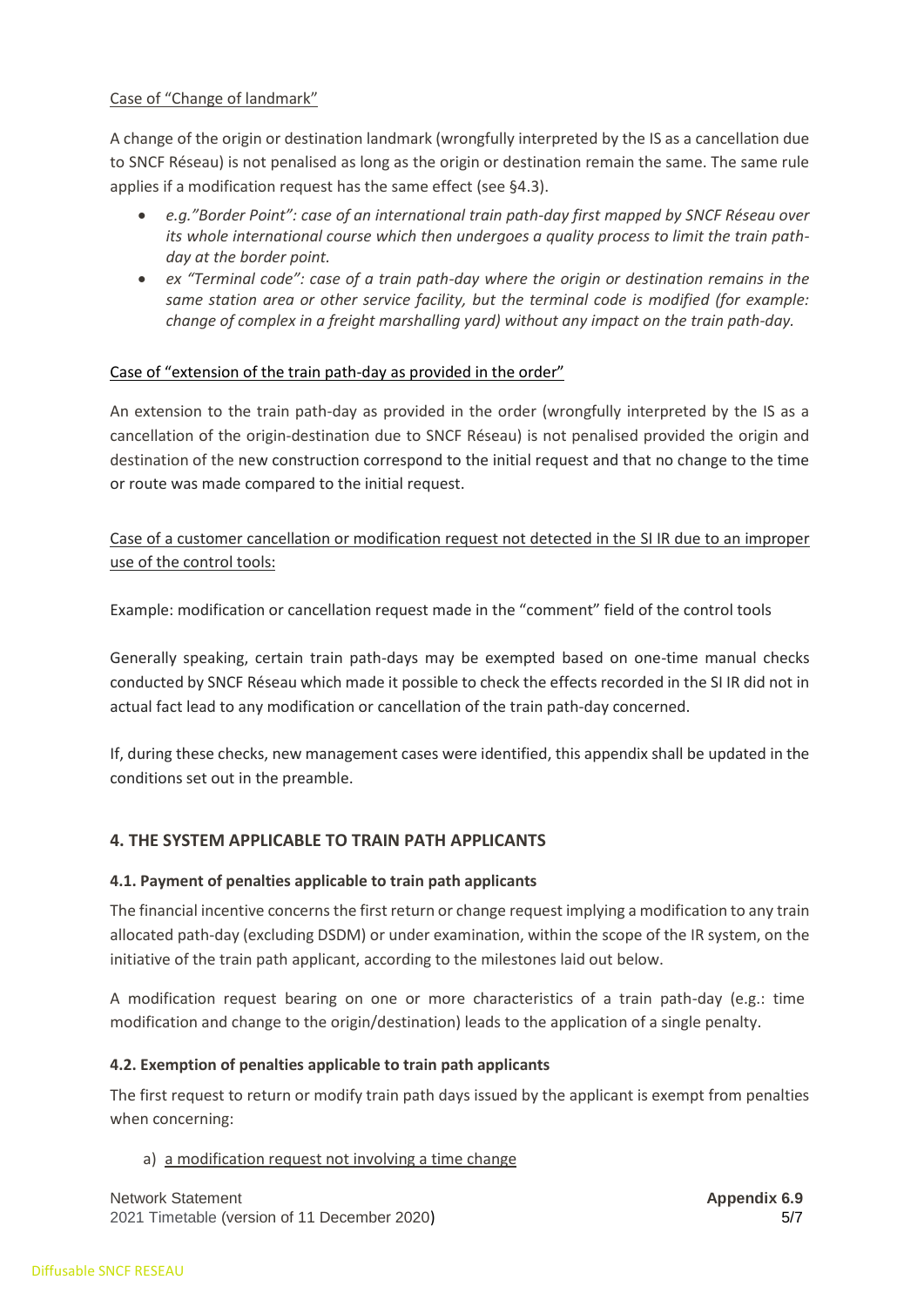This type of request aims to upgrade / downgrade (change in train path-day state), renumber the train path or change the statistical category, or a train change request not affecting times (*conversely*, if the train change request changes the time or place of departure, or the time or place or arrival, the capacity applicant is penalised). This exemption is automatically detected by the SI IR and does not trigger the end of monitoring for the train path-day concerned.

b) a return request occurring after the cancellation of a linked train path-day by SNCF Réseau

This exemption request is only taken into account if the linked train path-day number (in compliance with the linked train path-day definition set out under the General Terms and Conditions of the Contract for Use of the Infrastructure - Appendix 3.1. to the NS) cancelled by SNCF Réseau is indicated by the applicant.

- c) a request connected to a force majeure event, as defined in Article 21 of the General Terms and Conditions of the Contract for Use of the Infrastructure (Appendix 3.1. to the NS);
- d) a request connected to a third party action, in particular including "Third party IM" causes;
- e) a request for the extension of the train path-day as provided in the order

An extension to the train path-day as provided in the order (interpreted by the IS as a change to the origin-destination) is not penalised provided the origin and destination of the new construction correspond to the initial creation request and that no change to the time or course was made compared to the initial creation request.

- f) A loss of business to a third-party RU: when an RU loses business to a third-party RU, the removal or transfer of its train paths as is will be subject to an exemption. This transfer will not stop the monitoring of the train path under the reciprocal incentive system, and the third-party RU is likely to be subject to a penalty in the event of an effect.
- g) Exemption in the interests of the rail system: this case only applies when two distinct EU are involved and SNCF Réseau agrees:

**1-creation of a train path-day**: when, for the needs of creating a train path-day of an RU, a third-party RU accepts an effect of its train path-day, in response to a proposal from SNCF Réseau, this will not give rise to a penalty provided an agreement is reached.

**2-modification of an existing train path-day**: when an RU requests an effect of its train pathday requiring the effect of the train path-day of another RU, and the latter agrees, then the effect of the train path-day by the latter RU will be exempt.

#### **4.3 Alignment of certain data with reality, leading to exemption**

#### Case of "Change of landmark"

A request to modify the origin or destination landmark (interpreted by the IS as a modification) is not penalised as long as the origin or destination remain the same.

• *E.g. "border point": case of an international train path-day first mapped by the IM over its whole international course, for which the RU requests a change not subject to penalty under the IR system, but applies it to the French portion of the train path-day only.* 

Network Statement **Appendix 6.9** Network Statement **Appendix 6.9** 2021 Timetable (version of 11 December 2020) 6/7